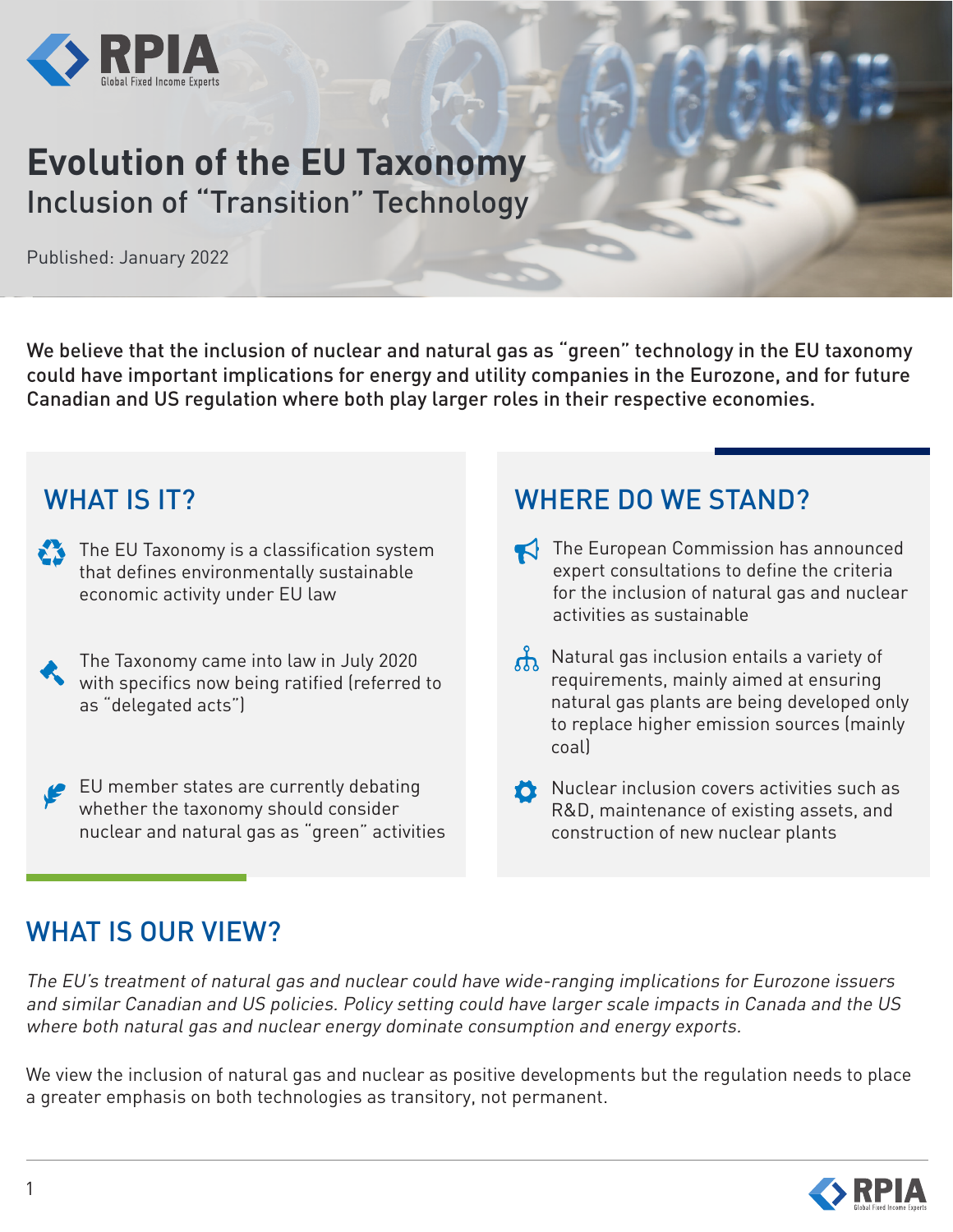### **Specific considerations regarding natural gas include:**

- Defining natural gas as a "green" technology may slow the transition to lower-emitting sources such as renewables and biofuels, even if it helps replace coal power
- The current proposal does not place enough emphasis on natural gas as a transition-fuel and may result in member states locking in natural gas technology for decades instead of building future capacity in renewables
- A permanent adoption of natural gas as "green" would undermine Europe's pathway to net-zero which requires a decrease in natural gas consumption to 13% by 2030 and 3% by 2050 (from 22% today).



#### **Natural Gas' (Declining) Role in Transition**

Source: BNEF

### **Still much to be debated over nuclear:**

- Despite being a near-zero emissions technology, nuclear must meet the EU Taxonomy's "Do No Significant Harm" threshold which will require member states to show credible, long-term plans for waste treatment
- The proposal opens the door for Small modular reactor technology (an area of R&D that Canada has been a leader in)

As Eurozone members debate the inclusion of natural gas and nuclear as "green", we think the implications go far beyond the EU. The EU Taxonomy is the "standard setter" for regulations in other jurisdictions, so the treatment of natural gas and nuclear has important implications for energy-dominant economies and the financing of activities related to both fuel sources (a topic we discuss [here](https://rpia.ca/docs/default-source/white-papers/financial-institutions---in-scope---the-role-of-financed-emissions-on-the-path-to-net-zero.pdf?sfvrsn=f718e44a_3/Financial-Institutions---In-Scope---The-Role-of-Financed-Emissions-on-the-Path-to-Net-Zero.pdf)). Canada ranks amongst the top natural gas exporters in the world and is consistently a top natural gas and nuclear energy consumer. Energy, utility and financial issuers could face challenges as regulation comes into force.